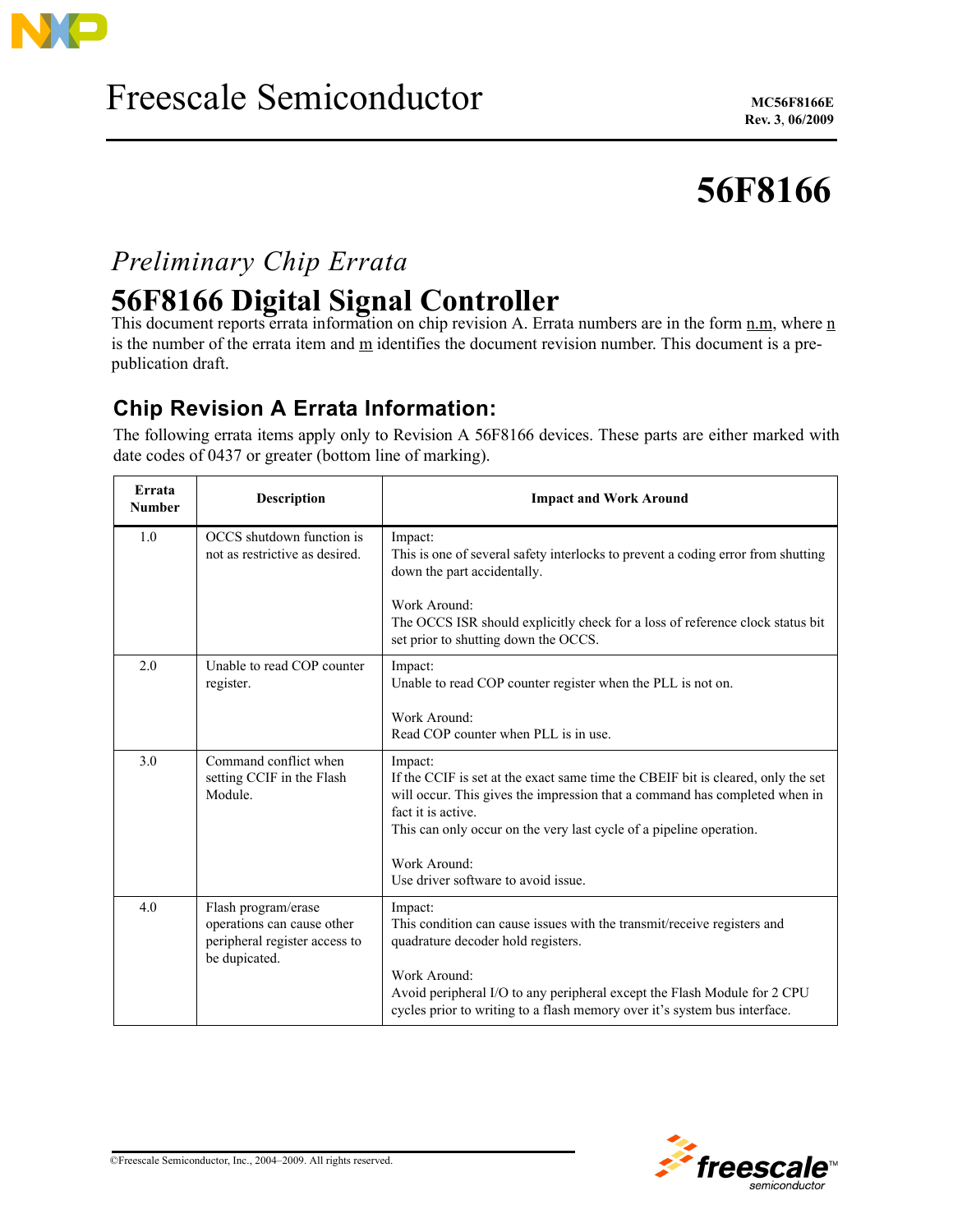

### **Chip Revision A Errata Information:**

The following errata items apply only to Revision A 56F8166 devices. These parts are either marked with date codes of 0437 or greater (bottom line of marking).

| Errata<br>Number | Description                                                                                                                                                                 | <b>Impact and Work Around</b>                                                                                                                                                                                                                                                                                          |
|------------------|-----------------------------------------------------------------------------------------------------------------------------------------------------------------------------|------------------------------------------------------------------------------------------------------------------------------------------------------------------------------------------------------------------------------------------------------------------------------------------------------------------------|
| 5.2              | The LVI interrupt signal<br>polarity in STOP mode is<br>inverted.                                                                                                           | Impact:<br>The processor will not enter STOP mode if LVI is enabled or LVI IPL is set in<br>the IPR2.                                                                                                                                                                                                                  |
|                  | In Rev 2.0, clarified errata<br>impact and work around.                                                                                                                     | Work Around:<br>Disable LVI interrupt and clear LVI IPL. With this work around LVI will not<br>wake up the processor from STOP mode.                                                                                                                                                                                   |
| 6.0              | Wait mode operation is<br>inconsistent in debug mode.                                                                                                                       | Impact:<br>WAIT appears to work properly when the device is in mission mode. In debug<br>mode, the WAIT instruction sometimes has no effect.                                                                                                                                                                           |
|                  |                                                                                                                                                                             | Work Around:<br>Test WAIT mode operation outside of the debug environment.                                                                                                                                                                                                                                             |
| 7.0              | EOnCE registers use the<br>wrong clock. I/O fails in<br>presence of holdoffs.                                                                                               | Impact:<br>Real-time debugging not available. EOnCE reads will fail in the presence of<br>holdoffs.                                                                                                                                                                                                                    |
|                  |                                                                                                                                                                             | Work Around:<br>For EOnCE writes use NOP padding.<br>No workaround for EOnCE reads in presence of holdoffs.                                                                                                                                                                                                            |
| 8.0              | Software breakpoint in<br>uninterruptable code can<br>cause the debugger to execute                                                                                         | Impact:<br>Use work around.                                                                                                                                                                                                                                                                                            |
|                  | instructions in the wrong<br>order.                                                                                                                                         | For example, a conditional branch followed by two single word instructions<br>with DBGHALT replaces the first instruction after the conditional branch.                                                                                                                                                                |
|                  |                                                                                                                                                                             | Work Around:<br>CodeWarrior has implemented a workaround which utilizes NOP padding.                                                                                                                                                                                                                                   |
| 9.0              | The SCI TIDLE flag may not<br>be cleared immediately upon<br>transmission of a break<br>character via the SBK bit of<br>the SCI control register.                           | Impact:<br>This can result in a premature transmitter IDLE interrupt. This only occurs<br>when using the SBK bit of the SCICR to transmit break characters.                                                                                                                                                            |
|                  |                                                                                                                                                                             | Workaround:<br>Poll the TIDLE bit of the SCI status register. Do not enable interrupts until<br>TIDLE goes low. IF polling for TIDLE high, make sure that it is seen going<br>low first before responding to TIDLE high.<br>Make sure that TIDLE is cleared and then later set after transmitting break<br>characters. |
| 10.0             | The interrupt controller uses<br>the COP reset vector at<br>startup if the COPR bit in the<br>SIM RSTSTS register is set,<br>even if the current reset is not<br>COP reset. | Impact:<br>Same as description<br>Workaround:<br>Clear the SIM RSTSTS as part of the startup procedure.                                                                                                                                                                                                                |

 $\overline{a}$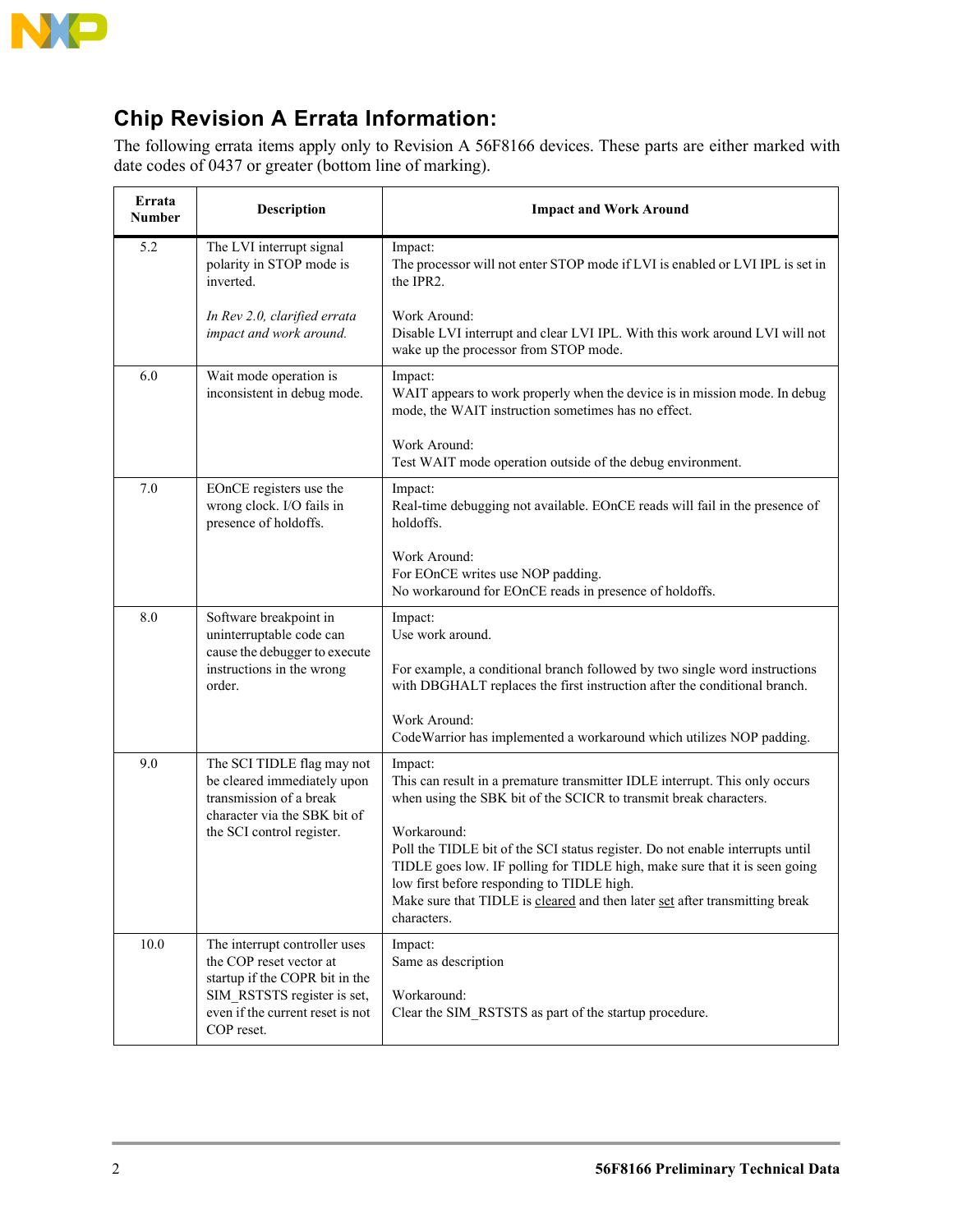

### **Chip Revision A Errata Information:**

The following errata items apply only to Revision A 56F8166 devices. These parts are either marked with date codes of 0437 or greater (bottom line of marking).

| Errata<br><b>Number</b> | Description                                                                                                                                                                                                                                                    | <b>Impact and Work Around</b>                                                                                                                                                                                                                                                                                                                                                                                                                                                                                                                                                                                                                                        |
|-------------------------|----------------------------------------------------------------------------------------------------------------------------------------------------------------------------------------------------------------------------------------------------------------|----------------------------------------------------------------------------------------------------------------------------------------------------------------------------------------------------------------------------------------------------------------------------------------------------------------------------------------------------------------------------------------------------------------------------------------------------------------------------------------------------------------------------------------------------------------------------------------------------------------------------------------------------------------------|
| 11.0                    | The EOnCE OPDBR register<br>will not work properly if<br>there is more than one JTAG<br>serially connected device<br>used in a scan chain<br>configurations.                                                                                                   | Impact:<br>This register is used for executing instructions shifted in by the host through<br>the JTAG when the device is in debug mode. The intended instruction will not<br>be executed under this condition.<br>Note: This does not affect boundary-scan operation, which will still work<br>properly no matter what position the device is placed in the boundary-scan<br>chain.<br>Workarounds:<br>1. Each device must be on a separate scan chain for debugging purposes.<br>2. If there is only one 56800E device on a scan chain, then the EOnCE<br>OPDRB register will work properly as long as the 56800E device is the first<br>device on the scan chain. |
| 12.0                    | The CodeWarrior debugger is<br>not sensitive enough to the<br>operation frequency of the<br>device. Memory code may be<br>corrupted when setting/<br>clearing.                                                                                                 | Impact:<br>Once the PLL is engaged, the device may be under erased/programmed when<br>setting and clearing breakpoints.<br>Workaround:<br>flash.cfg file should contain the following entry:<br>set_hfmclkd 0x14<br>This sets the on-chip flash interface unit to use the maximum program time at<br>4MHz system rate. At 40MHz, program/erase times will be less than desired,<br>but appear operational under otherwise normal conditions. Use of hardware<br>breakpoints also eliminates this issue.                                                                                                                                                              |
| 13.0                    | The setting of the CHNCFG<br>bits in the ADCR1 register<br>for the mux channels<br>associated with converter 0<br>override the settings for the<br>mux channels associated with<br>converter 1.                                                                | Impact:<br>This problem effects scans with a mix of single ended and differential mode<br>conversions.<br>If AN0/2-AN1/3 is set for single ended then AN4/6-AN5/7 can't properly<br>execute differential conversions and vise versa if AN0/2-AN1/3 is set for<br>differential mode AN4/6-AN5/7 can't properly execute single ended<br>conversions. Settings for differential mode for converter 1 also adversely<br>effect single ended conversions in converter 0.<br>Work Around:<br>Restrict conversion types so that the cases described do not occur.                                                                                                           |
| 14.0                    | With a Quad Timer counter,<br>when using a single compare<br>register to generate timing<br>intervals and clocking the<br>timer at a rate other than at<br>the IPbus clock rate the timer<br>may count incorrectly when<br>the compare register is<br>changed. | Impact:<br>When the compare register matches the counter register and is updated before<br>the next timer clock the counter increments/decrements instead of reloading.<br>Work Around:<br>1. Use both compare registers, such that the compare register that is not active<br>is updated for use in the next count period.<br>2. Instead of updating the compare register, architect the software so the<br>LOAD register can be updated, with the compare register held constant.<br>FAQ 25527 provides an in-depth discussion of this issue and can be found on<br>the Freescale website. freescale.com.                                                          |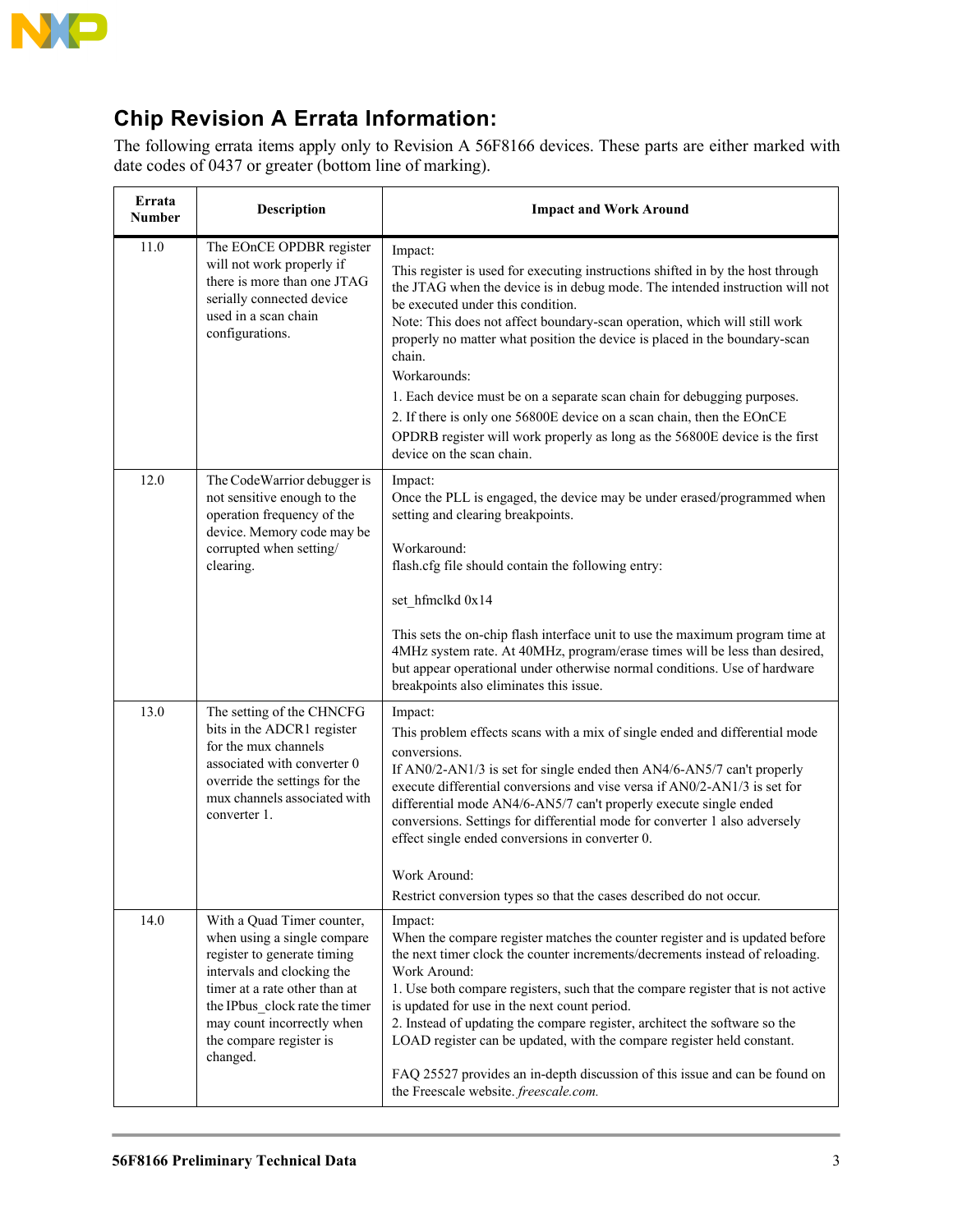

### **Chip Revision A Errata Information:**

The following errata items apply only to Revision A 56F8166 devices. These parts are either marked with date codes of 0437 or greater (bottom line of marking).

| Errata<br><b>Number</b> | <b>Description</b>                                                                                                                                                                                                                                                                                                                                                                    | <b>Impact and Work Around</b>                                                                                                                                                                                                                                                                                                                                                                                                                                                                                                                                                                                                                                                                                                                                                                                                                                                                                                           |
|-------------------------|---------------------------------------------------------------------------------------------------------------------------------------------------------------------------------------------------------------------------------------------------------------------------------------------------------------------------------------------------------------------------------------|-----------------------------------------------------------------------------------------------------------------------------------------------------------------------------------------------------------------------------------------------------------------------------------------------------------------------------------------------------------------------------------------------------------------------------------------------------------------------------------------------------------------------------------------------------------------------------------------------------------------------------------------------------------------------------------------------------------------------------------------------------------------------------------------------------------------------------------------------------------------------------------------------------------------------------------------|
| 15.1                    | GPIO interrupts on the<br>SAME port will not be<br>detected if the edge of an<br>input interrupt signal occurs<br>in the same clock cycle that<br>the IESR is written.                                                                                                                                                                                                                | Impact:<br>Hardware designs that have asynchronous interruptable inputs on the same<br>GPIO port cannot rely on the device to generate the interrupt.<br>Work Around(s):<br>1. Use different ports for these two interrupts.<br>2. After writing to the IESR, read the RAW DATA register to determine if<br>any other inputs have occurred at this exact instant.                                                                                                                                                                                                                                                                                                                                                                                                                                                                                                                                                                       |
| 16.2                    | With the Quad Timer, when<br>using Count Mode (CM)<br>0b110 "edge of secondary<br>source triggers primary count<br>till compare" and the Output<br>Mode (OM) is 0b111 "enable<br>gated clock output while<br>counter is active", the<br>OFLAG will incorrectly<br>output clock pulses prior to<br>the secondary input edge if<br>the primary count source is<br>not an IPBus clock/N. | Impact:<br>Typically this will arise when an application is trying to output as finite<br>number of 50% duty cycle clock pulses triggered by the output of another<br>timer. Timer 1 creates an infinite pulse train which is fed into the primary<br>input of Timer 2. Timer 2's secondary input is the triggering signal. Timer 2's<br>job is to wait until the trigger and then count out the correct number of clock<br>pulses.<br>Work Around:<br>The workaround is to rearrange functionality. Timer 1 uses an IPBus/N to<br>generate a pulse train at $2x$ the desired clock rate. It uses $CM = 0b110$ and OM<br>$= 0b111$ correctly. Then Timer 2's job is to simply convert the 2x pulse stream<br>into a clock pulse stream at 1x frequency and 50% duty cycle. It does this by<br>$CM = 0b001$ (count rising edges of primary input) and $OM = 0b011$ (toggle<br>OFLAG on successful compare) with a compare value of zero. |
| 17.3                    | If runtime flash programming<br>is desired, Power-on reset<br>(POR) of the device may not<br>be fully effective for slow<br>rise times of V <sub>DD</sub> and/or<br>V <sub>DDA</sub> , on some small<br>fraction of parts.                                                                                                                                                            | Impact:<br>It may not be possible to write to the flash if the reset cause is not a software<br>reset.<br>Workaround:<br>If runtime flash programming is desired, add the software reset in startup code<br>if the reset cause is not a software reset. Example code:<br>If bit SWR of RSTSTS register is not set<br>Set logical 1 to bit SWRST of SIM CONTROL Register<br>While loop (to wait for reset)<br>else (continue with startup code)                                                                                                                                                                                                                                                                                                                                                                                                                                                                                          |

### **Errata Sheet History**

| <b>Previously Documented in Past Errata Sheets</b>                                                                                                               | Correction                             |
|------------------------------------------------------------------------------------------------------------------------------------------------------------------|----------------------------------------|
| GPIO interrupts on the SAME port will not be<br>detected if the edge of an input interrupt signal<br>occurs in the same clock cycle that the IESR is<br>written. | New item in Rev 1 of this errata sheet |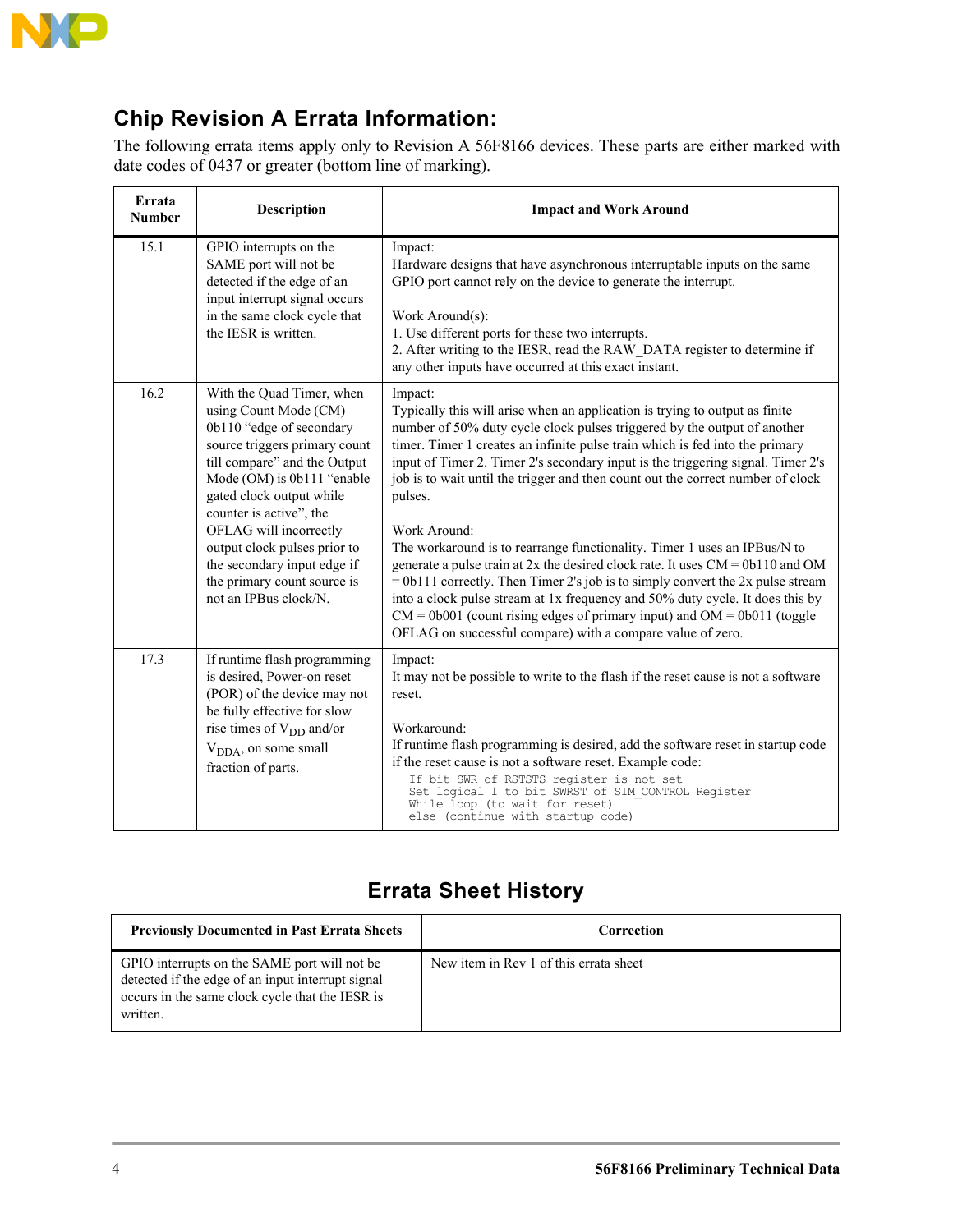

## **Errata Sheet History (Continued)**

| <b>Previously Documented in Past Errata Sheets</b>                                                                                                                                                                                                                                                                                                                     | Correction                             |
|------------------------------------------------------------------------------------------------------------------------------------------------------------------------------------------------------------------------------------------------------------------------------------------------------------------------------------------------------------------------|----------------------------------------|
| With the Quad Timer, when using Count Mode<br>(CM) 0b110 "edge of secondary source triggers<br>primary count till compare" and the Output Mode<br>(OM) is 0b111 "enable gated clock output while<br>counter is active", the OFLAG will incorrectly<br>output clock pulses prior to the secondary input<br>edge if the primary count source is not an IPBus<br>clock/N. | New item in Rev 2 of this errata sheet |
| If runtime flash programming is desired, Power-on<br>reset (POR) of the device may not be fully effective<br>for slow rise times of $V_{DD}$ and/or $V_{DDA}$ , on some<br>small fraction of parts.                                                                                                                                                                    | New item in Rev 3 of this errata sheet |